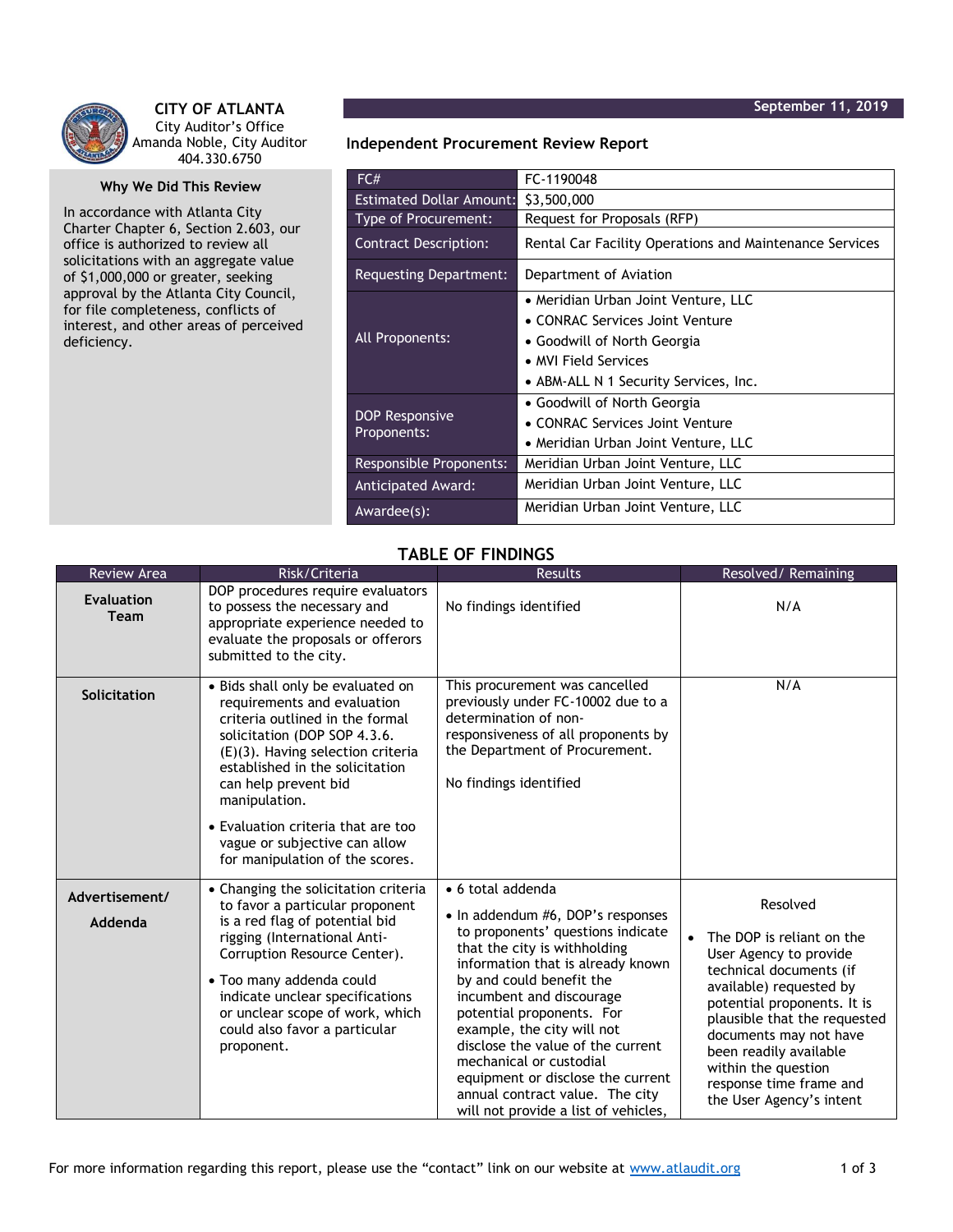| Review Area                    | Risk/Criteria                                                                                                                                                                                                                                                                                                                                                           | <b>Results</b>                                                                                                                                                                                                                                                                                                                                                                                                                                                                                                                                                                                                                                                                                                                                                   | Resolved/Remaining                                                                                                                                                                                                                                                                                                                                                                                                                                                                                                                                                                                                                 |
|--------------------------------|-------------------------------------------------------------------------------------------------------------------------------------------------------------------------------------------------------------------------------------------------------------------------------------------------------------------------------------------------------------------------|------------------------------------------------------------------------------------------------------------------------------------------------------------------------------------------------------------------------------------------------------------------------------------------------------------------------------------------------------------------------------------------------------------------------------------------------------------------------------------------------------------------------------------------------------------------------------------------------------------------------------------------------------------------------------------------------------------------------------------------------------------------|------------------------------------------------------------------------------------------------------------------------------------------------------------------------------------------------------------------------------------------------------------------------------------------------------------------------------------------------------------------------------------------------------------------------------------------------------------------------------------------------------------------------------------------------------------------------------------------------------------------------------------|
|                                | The city code provides that the                                                                                                                                                                                                                                                                                                                                         | equipment, tools, or supplies that<br>will be turned over at transition,<br>or provide any information about<br>the square footage of buildings to<br>be served or a recent fire systems<br>inspection report until the<br>contract is awarded. We note<br>that the recommended award is<br>not to the incumbent.<br>• Addendum #6 extended the<br>proposal due date in the<br>"requirement text" section (often<br>called "Summary") to<br>04/26/2019, but the date<br>extension was omitted from the<br>actual addendum document. In<br>contrast, addenda #s 1,3,4 and 5<br>extended the due dates; these<br>extensions were incorporated<br>into the addenda.<br>• The format of addendum #6 was<br>inconsistent with DOP's standard<br>operating procedures. | was to ensure that the<br>documents be available at<br>the time the new contract is<br>executed. As noted, the<br>incumbent is not the<br>proponent that was<br>recommended for award. It<br>is not uncommon to not<br>provide the value of the<br>existing contract in an<br>effort to get proponents to<br>conduct unbiased pricing<br>determinations.<br>DOP is currently reviewing<br>$\bullet$<br>all procedures and will<br>review the provisions<br>related to issuance of<br>addenda to determine if an<br>update is necessary. All<br>procurement professionals<br>will be trained on resulting<br>changes to procedures. |
| <b>Submittal</b>               | city shall select no less than three<br>submittals solicited from an RFP<br>that it deems as the most<br>responsible and responsive;<br>provided, however, that if three<br>or fewer offerors respond, the<br>requirement shall not apply (City<br>Code Sec. 2-1189).                                                                                                   | No findings identified                                                                                                                                                                                                                                                                                                                                                                                                                                                                                                                                                                                                                                                                                                                                           | N/A                                                                                                                                                                                                                                                                                                                                                                                                                                                                                                                                                                                                                                |
| Responsive<br><b>Review</b>    | DOP procedures require<br>$\bullet$<br>findings to be recorded on a<br>responsive checklist which<br>identifies specific submittal<br>requirements for the project<br>and identifies a bidder's<br>compliance with those<br>required documents.<br>Unclear or inconsistent<br>$\bullet$<br>responsiveness determinations<br>could be a red flag of bid<br>manipulation. | No findings identified                                                                                                                                                                                                                                                                                                                                                                                                                                                                                                                                                                                                                                                                                                                                           | N/A                                                                                                                                                                                                                                                                                                                                                                                                                                                                                                                                                                                                                                |
| Conflict of<br><b>Interest</b> | The city's standards of conduct<br>prohibit employees from having<br>financial conflicts of interests.<br>Contracts must be awarded and<br>administered free from improper<br>influence or the appearance of<br>impropriety.                                                                                                                                            | One of the proponents listed a<br>$\bullet$<br>city employee as one of the<br>key staff members in their<br>proposal; however, this<br>proponent checked "no" on<br>questions 7 and 8 on Form 2<br>(Contractor Disclosure and<br>Declaration Form), which<br>requires a proponent to<br>disclose whether any employee<br>directly involved in the project                                                                                                                                                                                                                                                                                                                                                                                                        | Resolved<br>Based on the information we<br>provided to DOP regarding the<br>proponent, DOP found the<br>proponent non-responsible.<br>The proponent was also found<br>non-responsive by OCC due to<br>an unrelated issue.                                                                                                                                                                                                                                                                                                                                                                                                          |